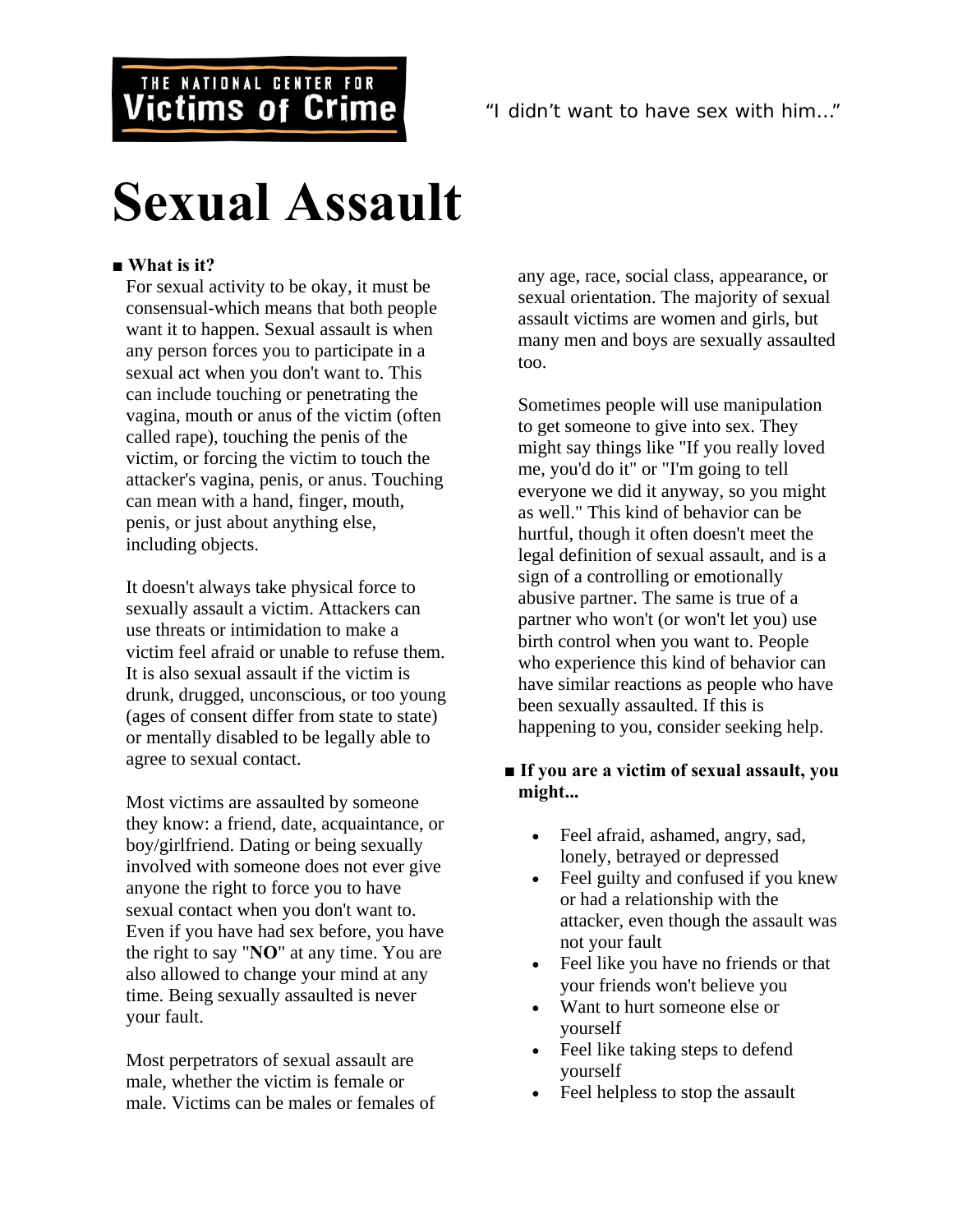- Feel hopeless that anything can be done
- Be afraid to go anywhere that the attacker might be
- Feel anxious all the time
- Feel bad about yourself or your body

#### ■ You're Not Alone

- Sexual assault is a widespread and under-reported crime.
- In 1999, law enforcement received 89,107 reports of rapes.
- Rapes increased by 20 percent and sexual assaults by more than 30 percent in 1999.
- In the most recent National Violence Against Women Survey, more than 300,000 women and 90,000 men reported being victims of attempted or completed rapes in the previous year.
- Acquaintance rapes account for 93 percent of all rapes of teens. A woman is more likely to be sexually assaulted by someone she knows than by a stranger.
- Sexual assault can take place in both opposite-sex and same-sex relationships.

### **■ Get Help**

Being a victim of sexual assault is not your fault. Nothing in what you say, the way you look, where you are, or who you are with gives anyone else the right to hurt you. It does not matter if you are dating, or have ever been intimate with the person that sexually assaulted you, it does not give that person the right to force you to take part in sexual acts if you don't want to, even if you have had sexual activity of any sort with them in the past. It's still wrong.

- Seek immediate medical attention, preferably at an emergency room. Medical personnel are trained to perform a "rape kit" exam where they are able to gather evidence while examining the victim to help police and prosecutors find and charge the perpetrator. If you do want to report the assault it is important that you do not shower, change clothes, or clean up in any way before going to the hospital, in order not to disturb any evidence medical staff might be able to collect for the police. Sometimes this process can be easier if you have a trusted friend, adult, or victim advocate with you.
- Even if you don't want to report the assault to police right now, it is still important to have a medical exam to make sure you are okay. Sometimes people change their minds and want to report to the police later. Also, in addition to treating injuries, medical personnel can test for pregnancy and whether or not you may have been drugged. They can also give you drugs to reduce your chances of getting sexually transmitted diseases (STDs) or pregnant.
- Tell a trusted friend or adult. See if they can go with you to get medical treatment.
- Call a local victim service provider, like a rape crisis center. You may be able to find a number to call in your local phone book. If you cannot find one, call our Helpline, at **1-800-FYI-CALL**.
- If you want to report the assault, call the police.
- If you choose to tell, you should know that some adults are mandated